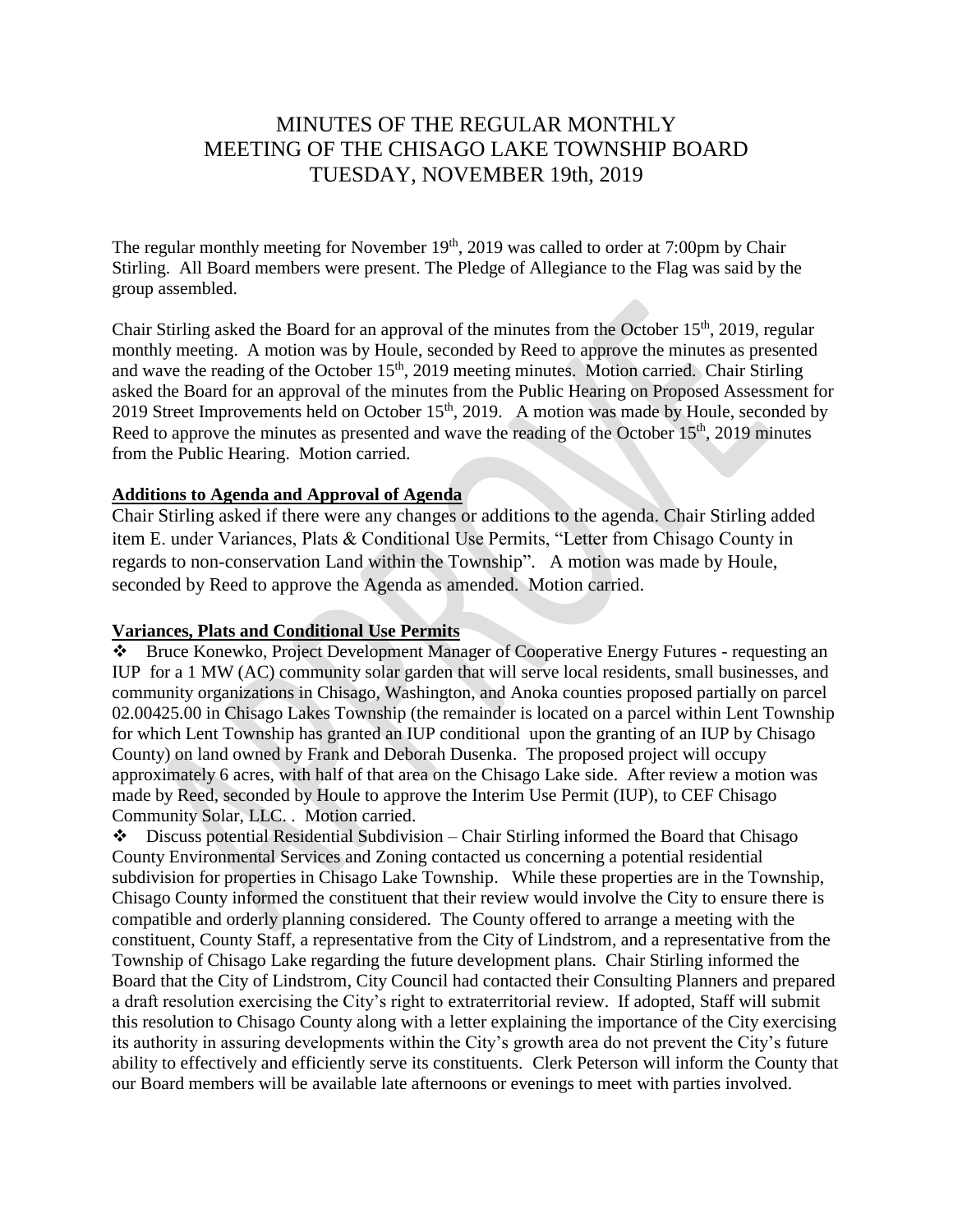Page 2 of November 2019 Minutes

 $\bullet$  Update on Neighbors fence in Road Right of Way – NW end of Nueman Circle – Chair Stirling informed the Board that we are still waiting on documents from Mr. Nyquist. On hold until we receive a current survey.

Dave Whitney came before the Board to ask what the difference is between an easement and a cartway. Dave Whitney informed the Board that there is a parcel for sale behind him that is land locked. He has allowed the property owner to enter this parcel for hunting through his property for several years. Whitney stated that there are four other accesses to get onto this property. The Board informed Whitney that an easement is between the property owners and gets recorded, a cartway is a public roadway. The most cost efficient way to go is a private easement and you would still own the property. If a landowner requests a cartway they are responsible for all costs associated with the cartway. No action was taken.

Chair Stirling informed the Board that the Township received a letter from the County of Chisago in regards to some non-conservation land located within the Chisago Lake Township. This land has been forfeited to the State of Minnesota for non-payment of property taxes. They are asking that we approve the parcels for public auction to adjacent landowners, or request a conveyance to Chisago Lake Township for public use or purchase the property for the appraised value. After discussion a motion was made by Stirling, seconded by Houle that we request a conveyance to Chisago Lake Township for public use. Motion carried.

#### **Old Business**

Update on Mentzer trail septic systems/CLT, Chair Stirling informed the Board that the county has not had time to respond and she has not heard anything from the City of Lindstrom. So until we get more data we will remove this issue from the Agenda.

## **New Business**

 $\div$  2019 Employee Health Insurance Renewal - There was a \$93.62 increase per month, and a \$250.00 increase per year to the deductible. After discussion a motion was made by Houle, seconded by Reed to renew the 2020 Employee Health Insurance Plan 645 with increases and discuss the deductible increase at salary review. Motion carried.

Discuss Rental Policy Update's - Supervisor Houle suggested we plan a work session December  $17<sup>th</sup>$ , 2019, at 6:00 pm to review the Hall Rental policy. After discussion a motion was made by Houle, seconded by Reed to setup a work session December  $17<sup>th</sup>$ , 2019 at 6:00 pm. to review Hall Rental Policy. Motion carried.

 $\bullet$  The Board received an application from Xcel to replace, construct & therefore maintain; an underground service along/across  $242<sup>nd</sup>$  St to serve a  $2<sup>nd</sup>$  service to 11401 242<sup>nd</sup> St. (Pole Building) After review a motion was made Houle, seconded by Reed to approve the application. Motion carried.

 $\bullet$  The Board received a consent form from Frontier Communications to place telecommunications cable on Lanesboro Ct. After review the Board noticed that this cable is being placed on a private homeowner road not a Township road. So we are going to withdraw the application.